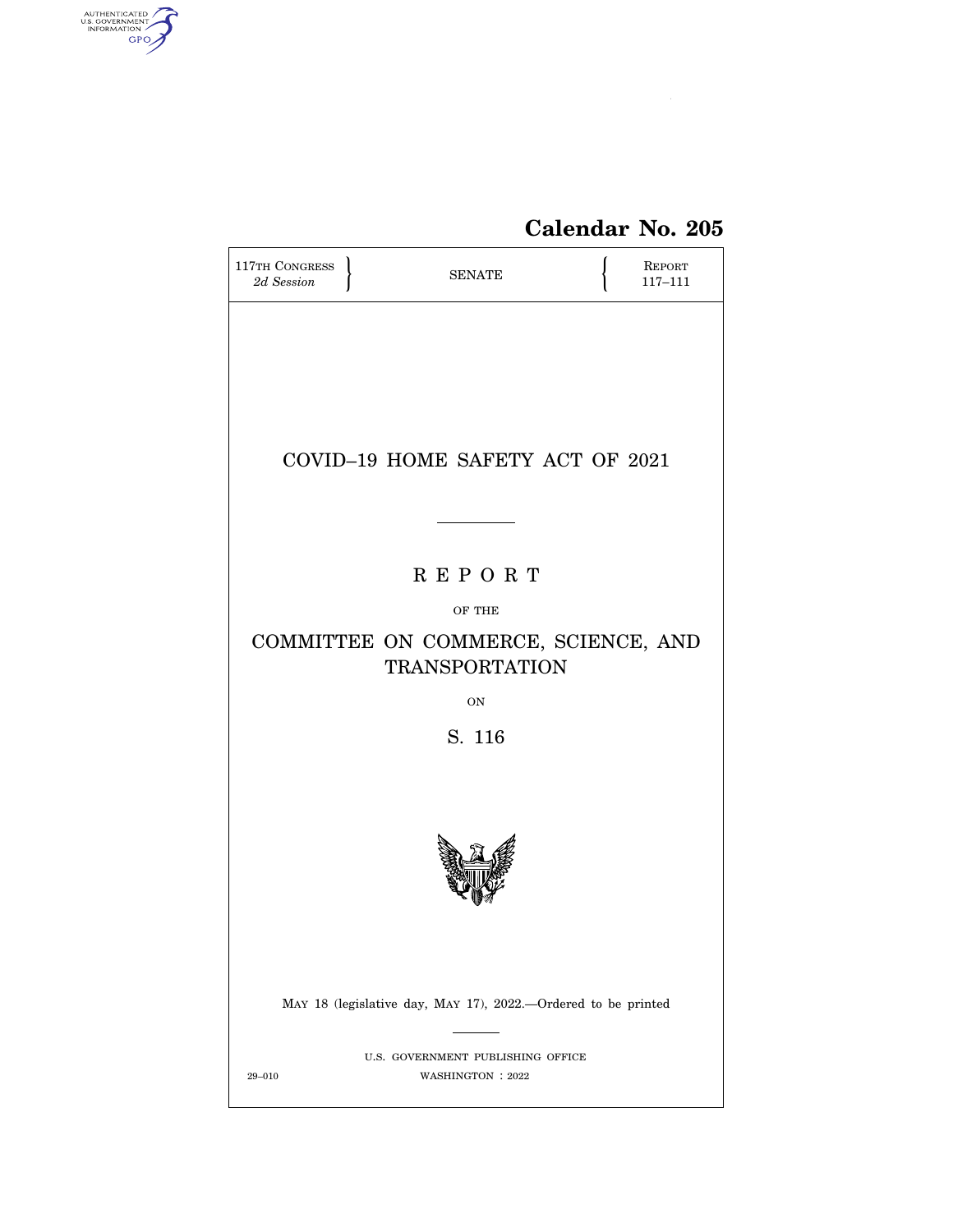#### SENATE COMMITTEE ON COMMERCE, SCIENCE, AND TRANSPORTATION

# ONE HUNDRED SEVENTEENTH CONGRESS

#### SECOND SESSION

MARIA CANTWELL, Washington, *Chair* 

RICHARD BLUMENTHAL, Connecticut JOHN THUNE, South I<br>BRIAN SCHATZ, Hawaii ROY BLUNT, Missouri BRIAN SCHATZ, Hawaii ROY BLUNT, Miss<br>EDWARD MARKEY, Massachusetts TED CRUZ, Texas EDWARD MARKEY, Massachusetts TED CRUZ, Texas GARY PETERS, Michigan DEB FISCHER, Nebraska TAMMY BALDWIN, Wisconsin JERRY MORAN, Kansas GARY PETERS, Michigan DEB FISCHER, Nebraska TAMMY BALDWIN, Wisconsin JERRY MORAN, Kansas TAMMY DUCKWORTH, Illinois **DAN SULLIVAN, Alaska JON TESTER, Montana** MARSHA BLACKBURN, KYRSTEN SINEMA, Arizona TODD YOUNG, I<br/>n $\,$  JACKY ROSEN, Nevada $\,$  MIKE LEE, Utah JACKY ROSEN, Nevada BEN RAY LUJÁN, New Mexico<br>JOHN HICKENLOOPER, Colorado RAPHAEL WARNOCK, Georgia

AMY KLOBUCHAR, Minnesota ROGER WICKER, Mississippi MARSHA BLACKBURN, Tennessee<br>TODD YOUNG, Indiana MIAE LEE, UGAN<br>RON JOHN SON, Wisconsin<br>SHELLEY MOORE CAPITO, West Virginia<br>RICK SCOTT, Florida CYNTHIA LUMMIS, Wyoming

LILA HELMS, *Staff Director*  JOHN KEAST, *Minority Staff Director*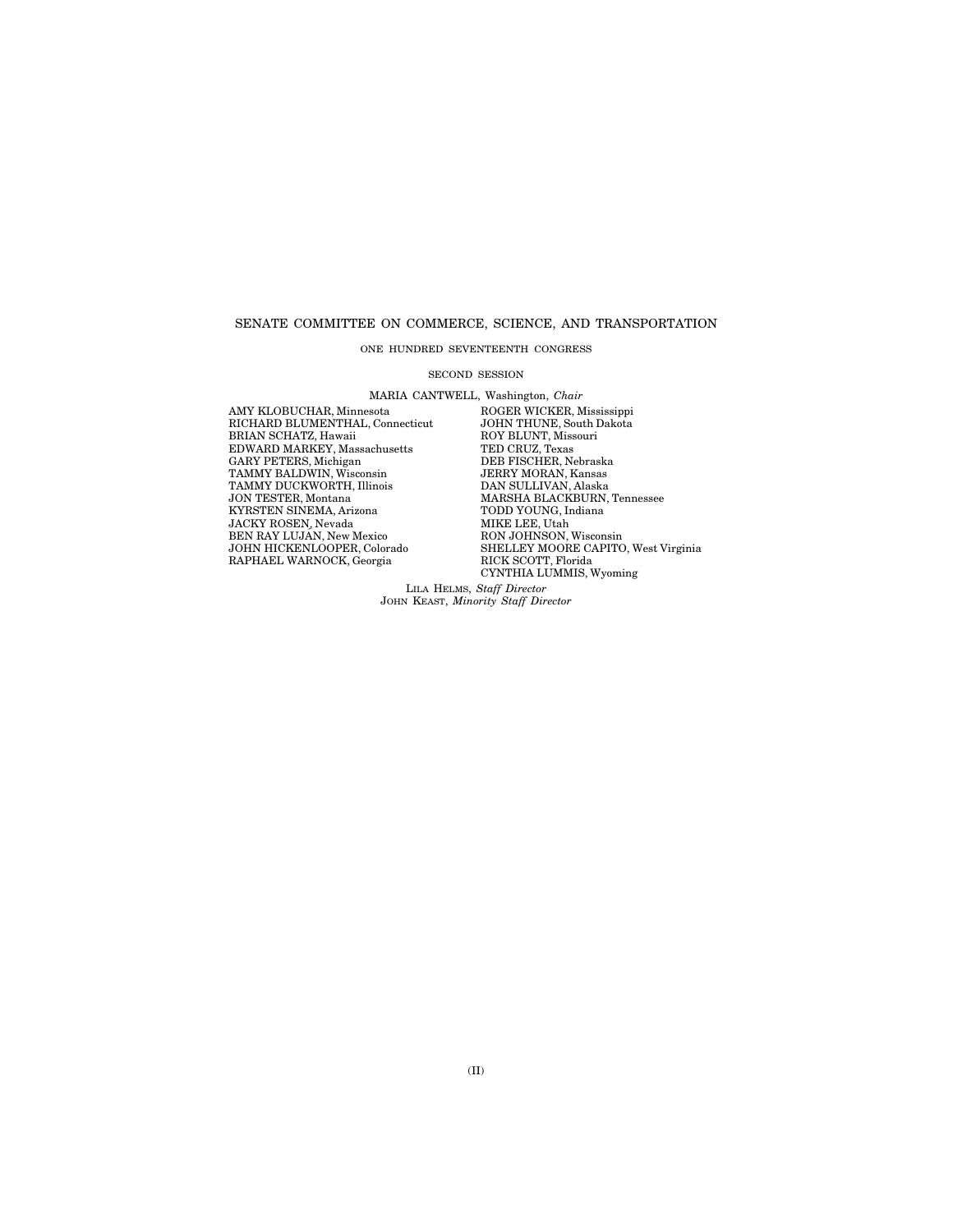117TH CONGRESS **REPORT** 2d Session **117–111** 

# COVID–19 HOME SAFETY ACT OF 2021

MAY 18 (legislative day, MAY 17), 2022.—ORDERED TO BE PRINTED

Ms. CANTWELL, from the Committee on Commerce, Science, and Transportation, submitted the following

# R E P O R T

#### [To accompany S. 116]

#### [Including cost estimate of the Congressional Budget Office]

The Committee on Commerce, Science, and Transportation, to which was referred the bill (S. 116) to require the Consumer Product Safety Commission to study the effect of the COVID–19 pandemic on injuries and deaths associated with consumer products, and for other purposes, having considered the same, reports favorably thereon with an amendment and recommends that the bill (as amended) do pass.

# PURPOSE OF THE BILL

The purpose of the bill is to require the Consumer Product Safety Commission (CPSC) to submit to Congress and make publicly available, within 3 months of the bill's enactment and every 3 months thereafter while the 2019 novel coronavirus (COVID–19) public health emergency continues, a report on the effect of the COVID–19 public health emergency on injuries and deaths from consumer products. The CPSC must also collaborate with public media outlets to distribute resource information for increasing home safety during the COVID–19 public health emergency, based on the contents of the report.

#### BACKGROUND AND NEEDS

The COVID–19 pandemic has led many Americans to spend more time at home. A November 2020 study from the Injury Epidemiology journal found that 26 percent of respondents reported a household injury between March and June 2020. This represents a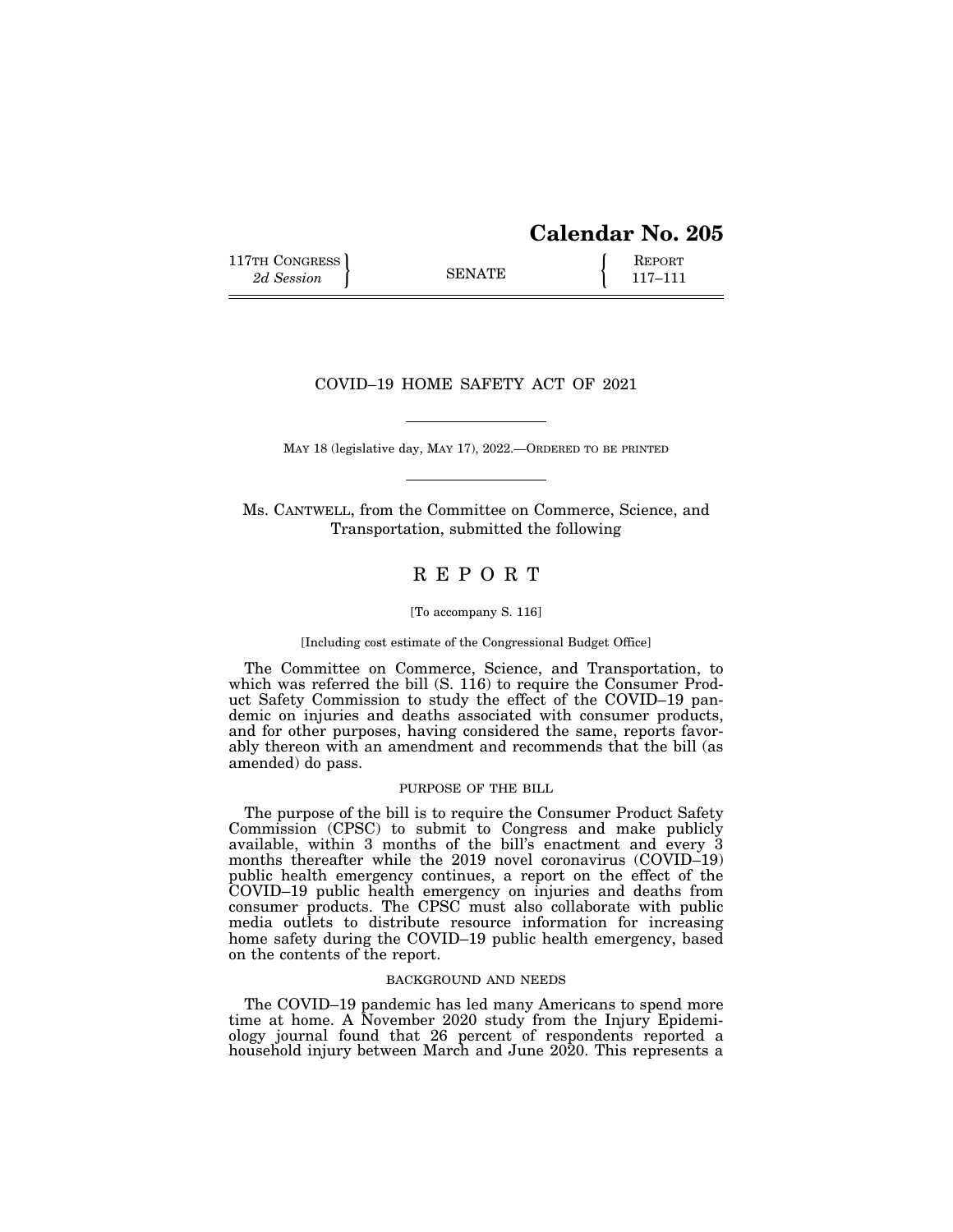large increase from a 2017 national survey, in which only 14 percent of respondents reported a household injury.1 As the COVID– 19 pandemic continues, it is important to better understand how lifestyle changes may impact consumer safety, as well as what can be done to better protect consumers from product safety risks.

# LEGISLATIVE HISTORY

S. 116 was introduced by Senator Klobuchar (for herself and Senator Moran) on January 28, 2021, and was referred to the Committee on Commerce, Science, and Transportation of the Senate. On May 12, 2021, the Committee met in open Executive Session and, by voice vote, ordered S. 116 reported favorably with amendments. On May 18, 2021, Senators Wicker and Blumenthal joined as cosponsors to S. 116.

#### ESTIMATED COSTS

In accordance with paragraph 11(a) of rule XXVI of the Standing Rules of the Senate and section 403 of the Congressional Budget Act of 1974, the Committee provides the following cost estimate, prepared by the Congressional Budget Office:

# U.S. CONGRESS, CONGRESSIONAL BUDGET OFFICE, *Washington, DC, June 11, 2021.*

Hon. MARIA CANTWELL, *Chairwoman, Committee on Commerce, Science, and Transportation, U.S. Senate, Washington, DC.* 

DEAR MADAM CHAIRWOMAN: The Congressional Budget Office has prepared the enclosed cost estimate for S. 116, the COVID–19 Home Safety Act of 2021.

If you wish further details on this estimate, we will be pleased to provide them. The CBO staff contact is Ryan Greenfield.

Sincerely,

PHILLIP L. SWAGEL, *Director.* 

Enclosure.

<sup>&</sup>lt;sup>1</sup> Sumathi Reddy, "Strains, Sprains, and Pinched Nerves: Injuries at Home Are on the Rise," *Wall Street Journal*, April 19, 2021 (https://www.wsj.com/articles/strains-sprains-and-pinchednerves-injuries-at-home-are-on-the-rise-11618833605).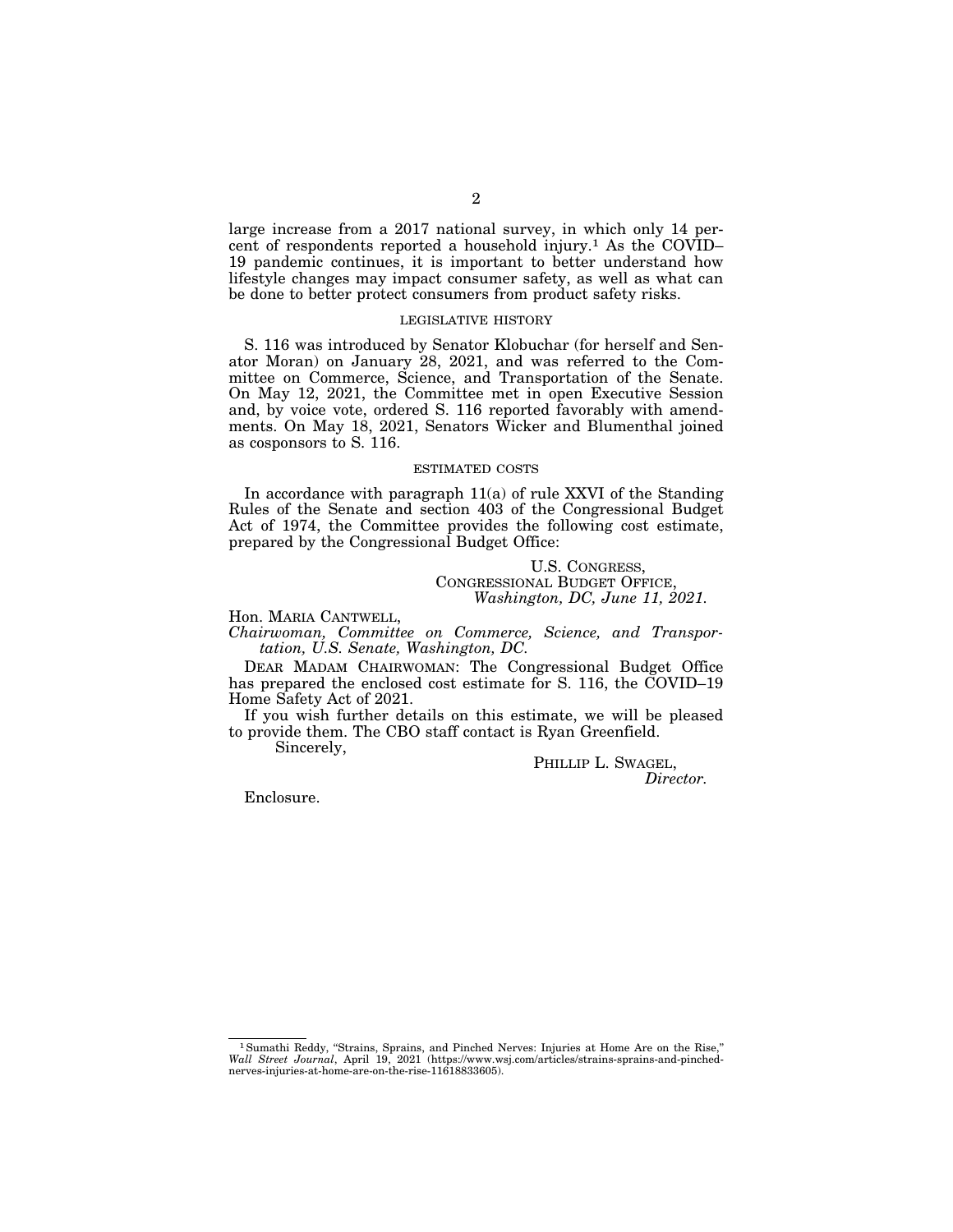| By Fiscal Year, Millions of Dollars                           | 2021 | 2021-2026                           | 2021-2031       |
|---------------------------------------------------------------|------|-------------------------------------|-----------------|
| Direct Spending (Outlays)                                     |      |                                     |                 |
| Revenues                                                      |      |                                     |                 |
| Increase or Decrease (-)<br>in the Deficit                    | Ω    |                                     |                 |
| <b>Spending Subject to</b><br>Appropriation (Outlays)         | n    |                                     | [not estimated] |
| Statutory pay-as-you-go<br>procedures apply?                  | No.  | <b>Mandate Effects</b>              |                 |
| Increases on-budget deficits in any.                          |      | Contains intergovernmental mandate? | No              |
| of the four consecutive 10-year<br>periods beginning in 2032? | No   | Contains private-sector mandate?    | No              |

S. 116 would require the Consumer Product Safety Commission (CPSC) to report to the Congress every three months on injuries and deaths from consumer products related to the COVID–19 public health emergency. The bill also would direct CPSC to coordinate with public media outlets to distribute information from those reports to improve home safety. Based on information from CPSC and the cost of similar studies, CBO estimates that implementing S. 116 would cost less than \$500,000 over the 2021–2026 period.

The CBO staff contact for this estimate is Ryan Greenfield. The estimate was reviewed by Leo Lex, Deputy Director of Budget Analysis.

#### REGULATORY IMPACT STATEMENT

Because S. 116 does not create any new programs, the legislation will have no additional regulatory impact, and will result in no additional reporting requirements. The legislation will have no further effect on the number or types of individuals and businesses regulated, the economic impact of such regulation, the personal privacy of affected individuals, or the paperwork required from such individuals and businesses.

# CONGRESSIONALLY DIRECTED SPENDING

In compliance with paragraph 4(b) of rule XLIV of the Standing Rules of the Senate, the Committee provides that no provisions contained in the bill, as reported, meet the definition of congressionally directed spending items under the rule.

# SECTION-BY-SECTION ANALYSIS

#### *Section 1. Short title.*

This section provides that the bill may be cited as the "COVID– 19 Home Safety Act of 2021''.

#### *Section 2. Report.*

Paragraph (a) directs the CPSC, no later than 3 months after the bill's enactment and every 3 months thereafter for the duration of